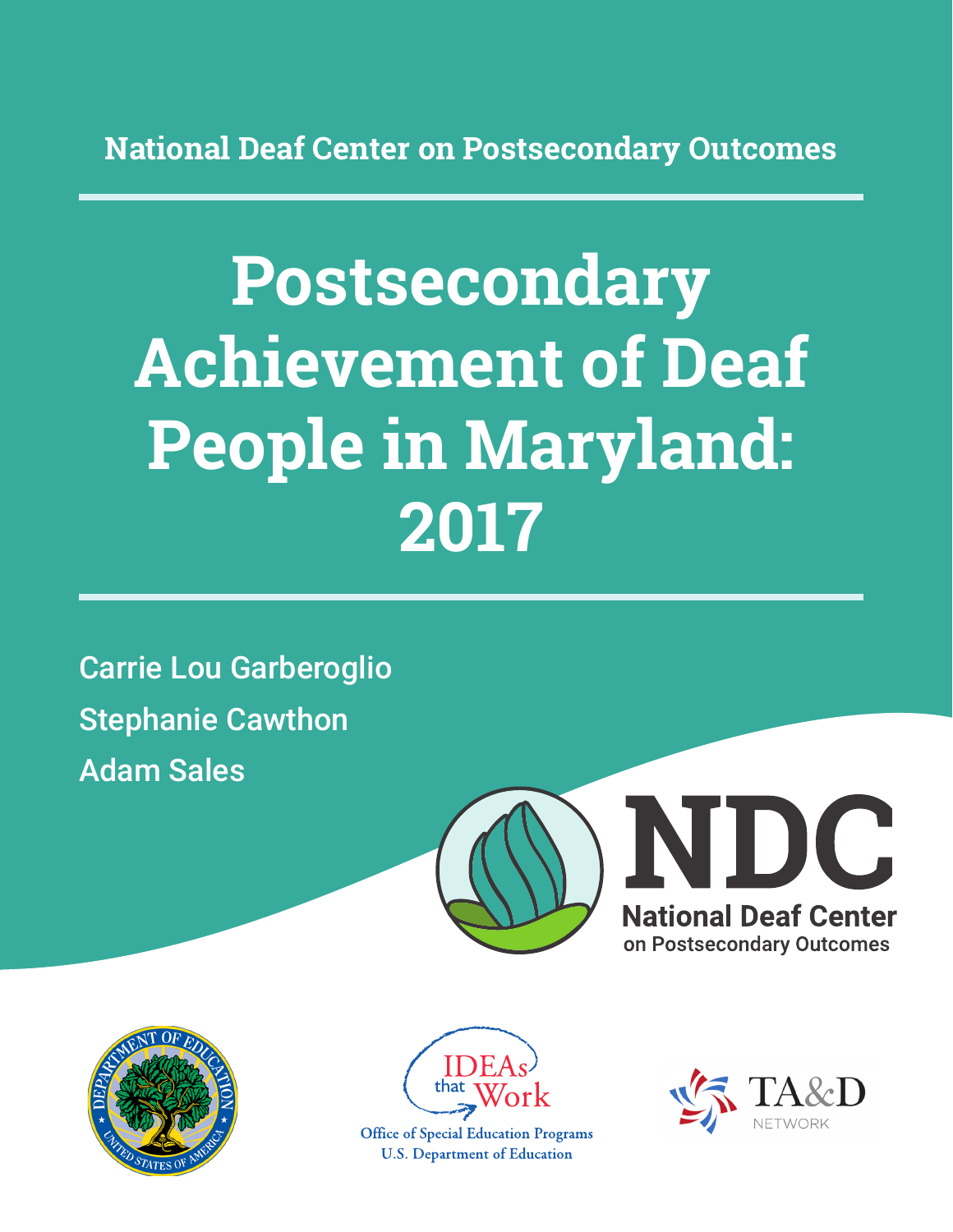This document was developed under a grant from the U.S. Department of Education, OSEP #HD326D160001. However, the contents do not necessarily represent the policy of the U.S. Department of Education, and you should not assume endorsement by the federal government.

2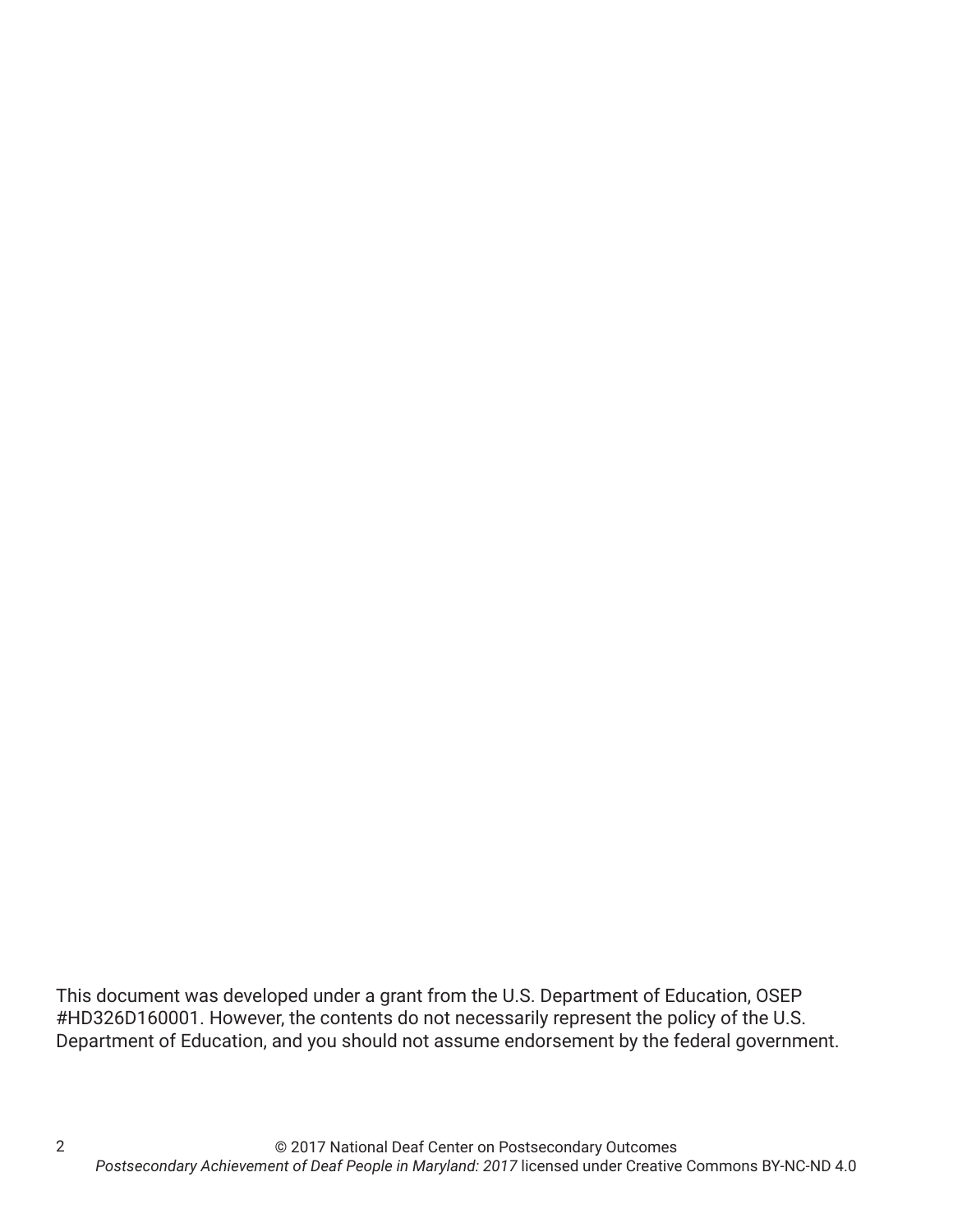Postsecondary experiences of deaf people vary widely across the nation. National reports about educational attainment and employment are available at nationaldeafcenter.org (Garberoglio, Cawthon, & Bond, 2016; Garberoglio, Cawthon, & Sales, 2017). This report provides current estimates of postsecondary achievement in Maryland. We used 5-year estimates of data from the American Community Survey (ACS), a national survey conducted by the U.S. Census Bureau, to generate the findings in this report. More information about this dataset and the analyses are shared in the Methods section at the end of this report.

# **EDUCATIONAL ATTAINMENT**

In the United States, deaf people attained lower levels of education than their hearing peers in 2015, according to national educational attainment data (Garberoglio et al., 2017). Educational attainment also varied across gender, race, and ethnicity.



In this report, we use the term *deaf* in an all-encompassing manner to include individuals who identify as Deaf, hard of hearing, hearing impaired, late deafened, and deafdisabled.

© 2017 National Deaf Center on Postsecondary Outcomes

*Postsecondary Achievement of Deaf People in Maryland: 2017* licensed under Creative Commons BY-NC-ND 4.0

**In Maryland,**

**1.7%**

**of 25–64 year**

**olds are deaf.**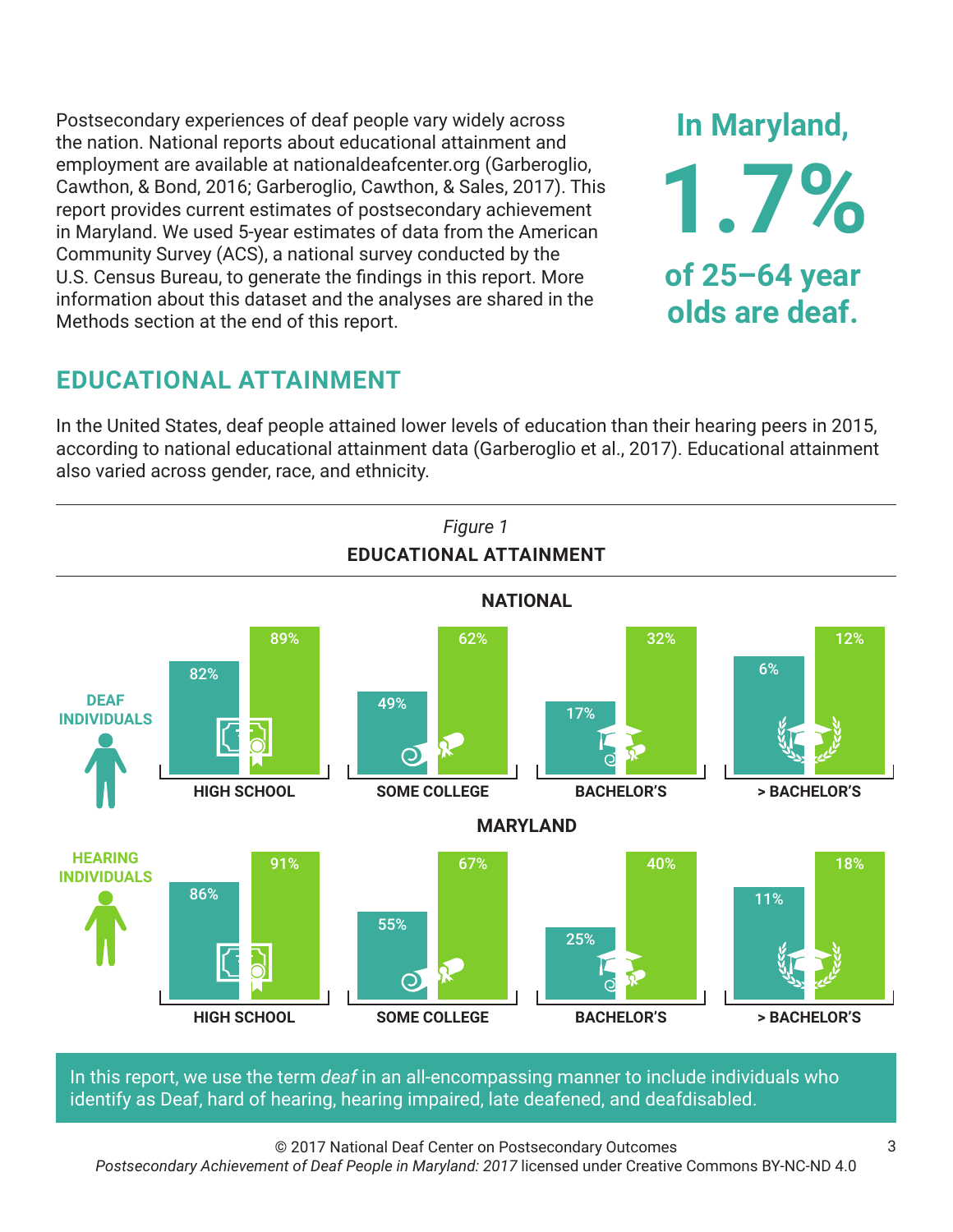### *Figure 2*

### **EDUCATIONAL ATTAINMENT IN MARYLAND BY GENDER**



4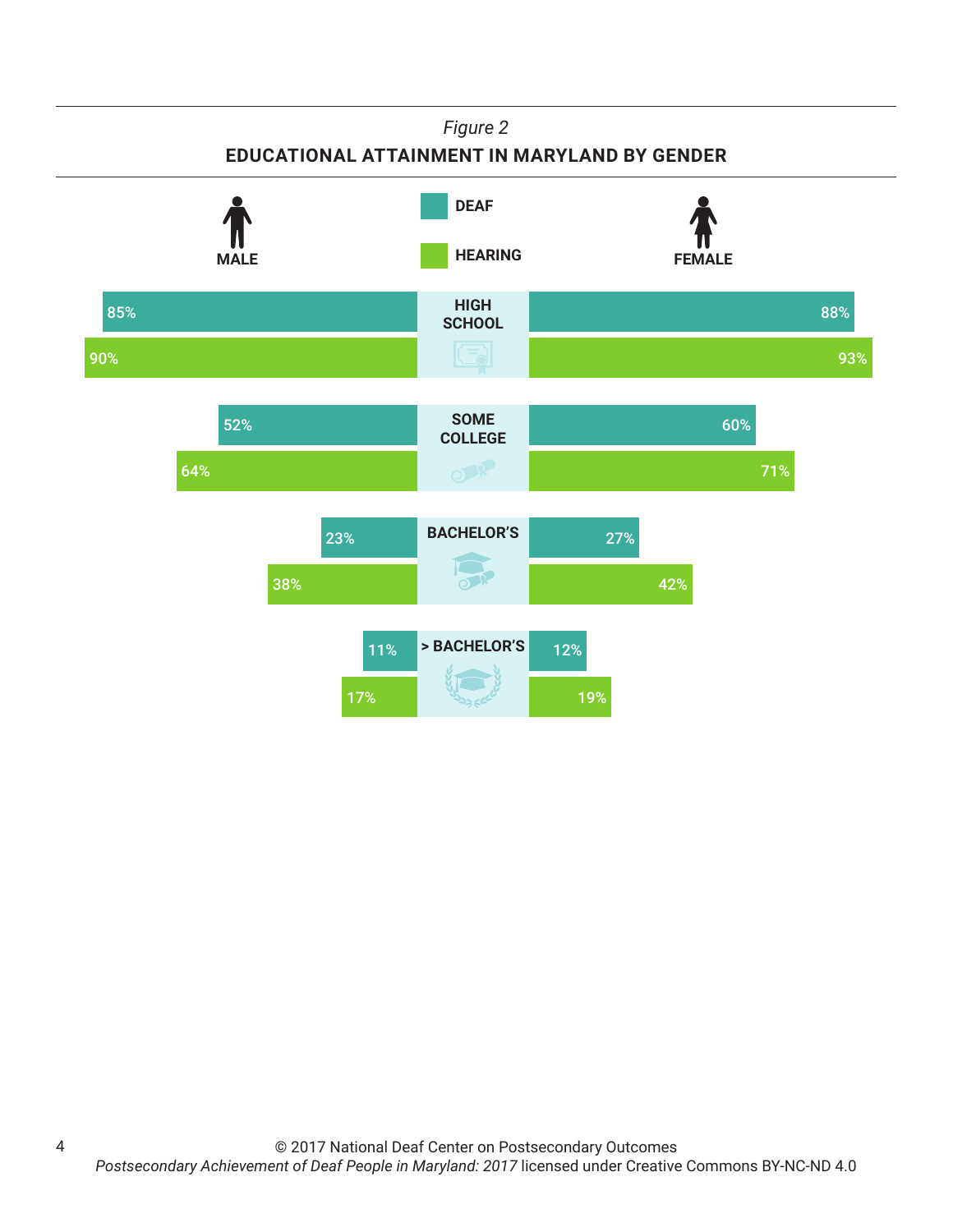#### *Figure 3*

**EDUCATIONAL ATTAINMENT IN MARYLAND BY RACE AND ETHNICITY**



A large percentage of deaf individuals have additional disabilities, and each combination of which results in unique strengths and challenges. Educational attainment rates vary by type of disability. Across the nation, deaf individuals with any type of additional disability reported lower educational attainment levels.

5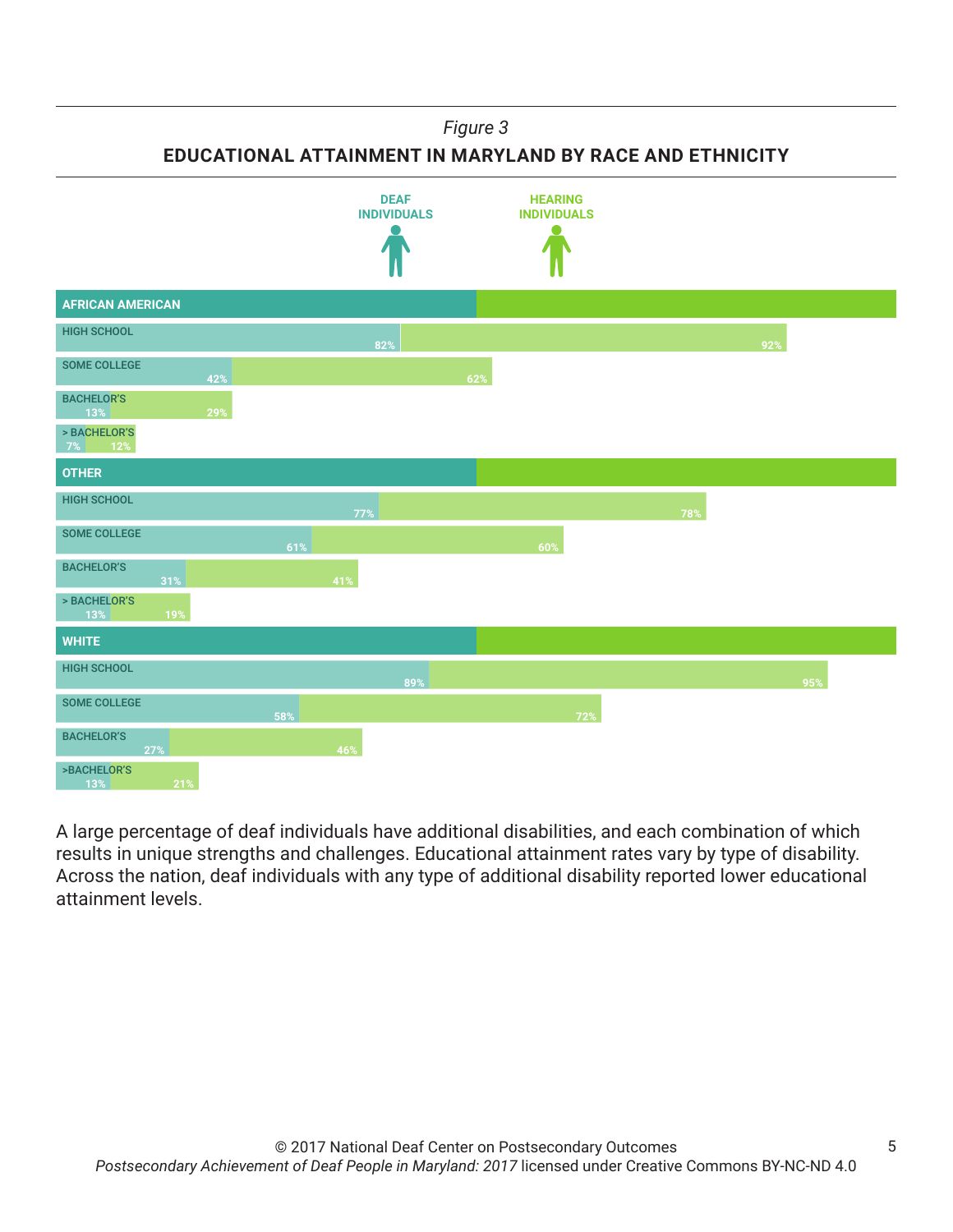## *Figure 4* **EDUCATIONAL ATTAINMENT BY DISABILITY**

|                                  | <b>HIGH</b><br><b>SCHOOL</b> | <b>SOME</b><br><b>COLLEGE</b> | <b>BACHELOR'S</b> | > BACHELOR'S |
|----------------------------------|------------------------------|-------------------------------|-------------------|--------------|
| DEAF + NO ADDITIONAL DISABILITY  | 91%                          | 62%                           | 31%               | 14%          |
| DEAF + ANY ADDITIONAL DISABILITY | 79%                          | 46%                           | 16%               | 7%           |
| <b>DEAFBLIND</b>                 | 77%                          | 44%                           | 14%               | 5%           |

# **EMPLOYMENT RATES**

6

National employment statistics show lower employment rates among deaf individuals. Almost half of deaf people are not in the labor force (Garberoglio, Cawthon, & Bond, 2016). Employment rates also vary by gender, race, and ethnicity.



© 2017 National Deaf Center on Postsecondary Outcomes

*Postsecondary Achievement of Deaf People in Maryland: 2017* licensed under Creative Commons BY-NC-ND 4.0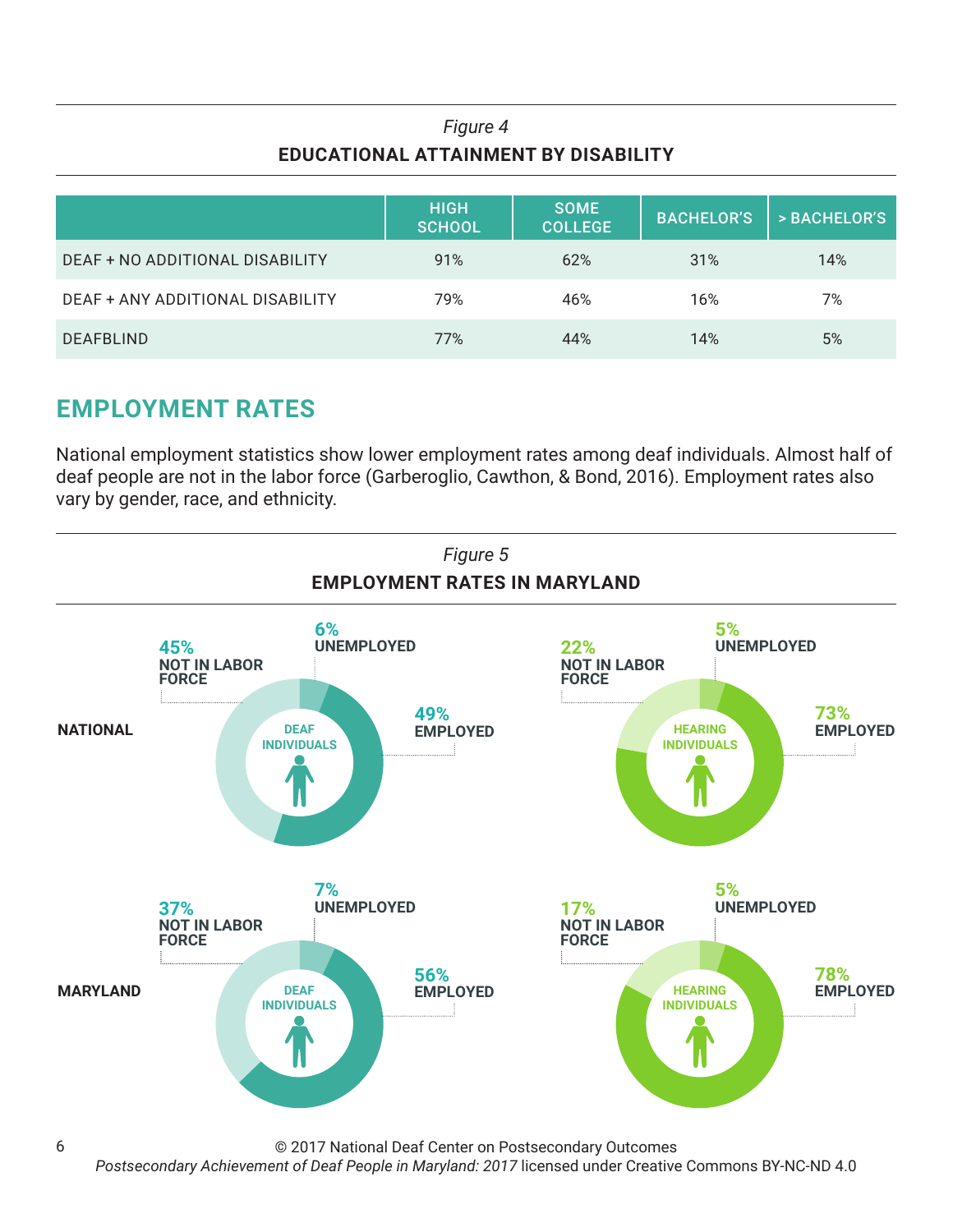



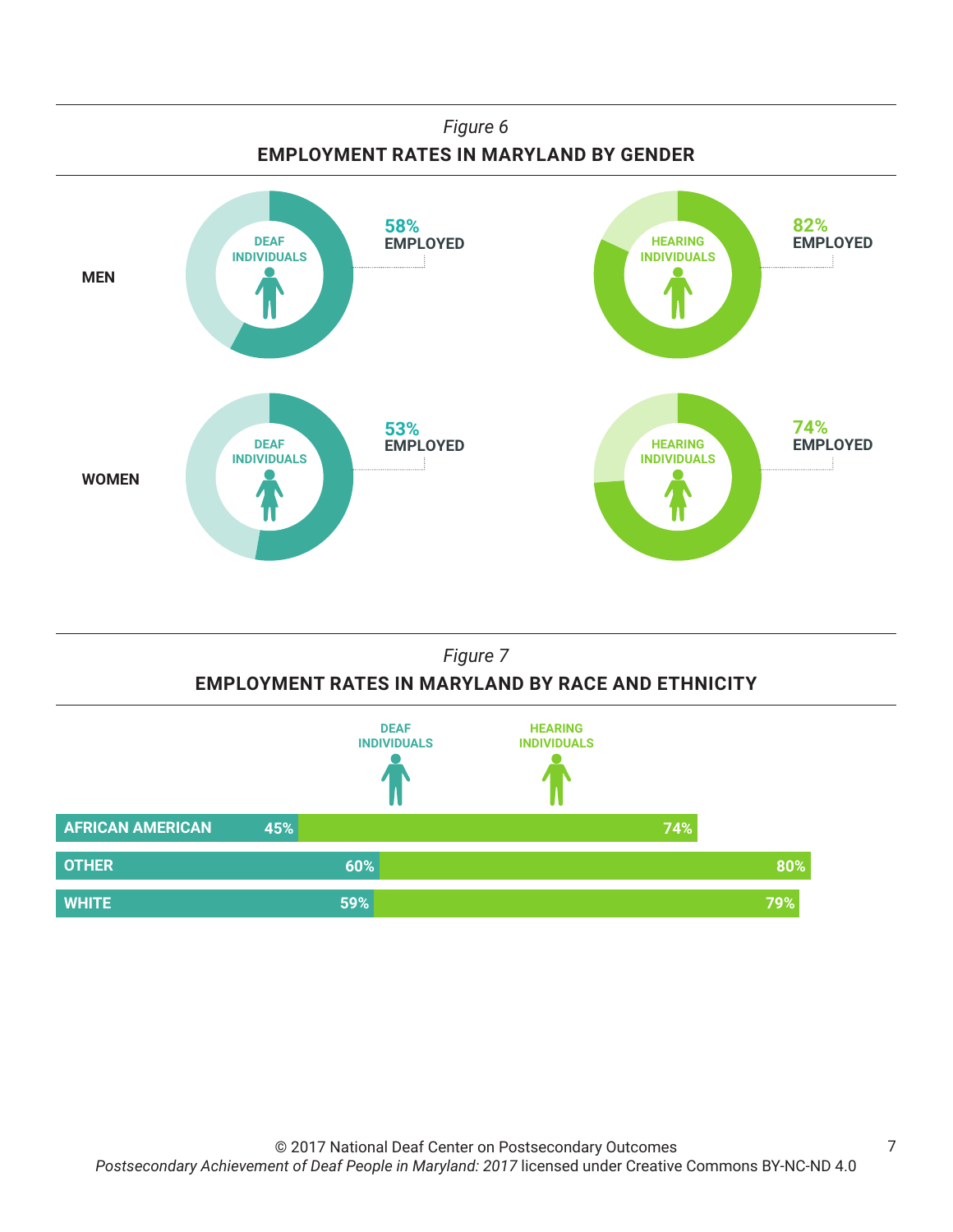## *Figure 8* **EMPLOYMENT RATES IN MARYLAND BY DISABILITY**



# **SUPPLEMENTAL SECURITY INCOME**

Deaf individuals receive supplemental security income (SSI) benefits at different rates across the nation. 11.9% of deaf people ages 25–64 in the U.S. receive SSI benefits. In Maryland, 9.4% of deaf people receive SSI benefits.

# **EARNINGS**

National data show lower median earnings among deaf individuals who were employed full time. Earnings also vary across gender, race, ethnicity, and disability status.



© 2017 National Deaf Center on Postsecondary Outcomes

*Postsecondary Achievement of Deaf People in Maryland: 2017* licensed under Creative Commons BY-NC-ND 4.0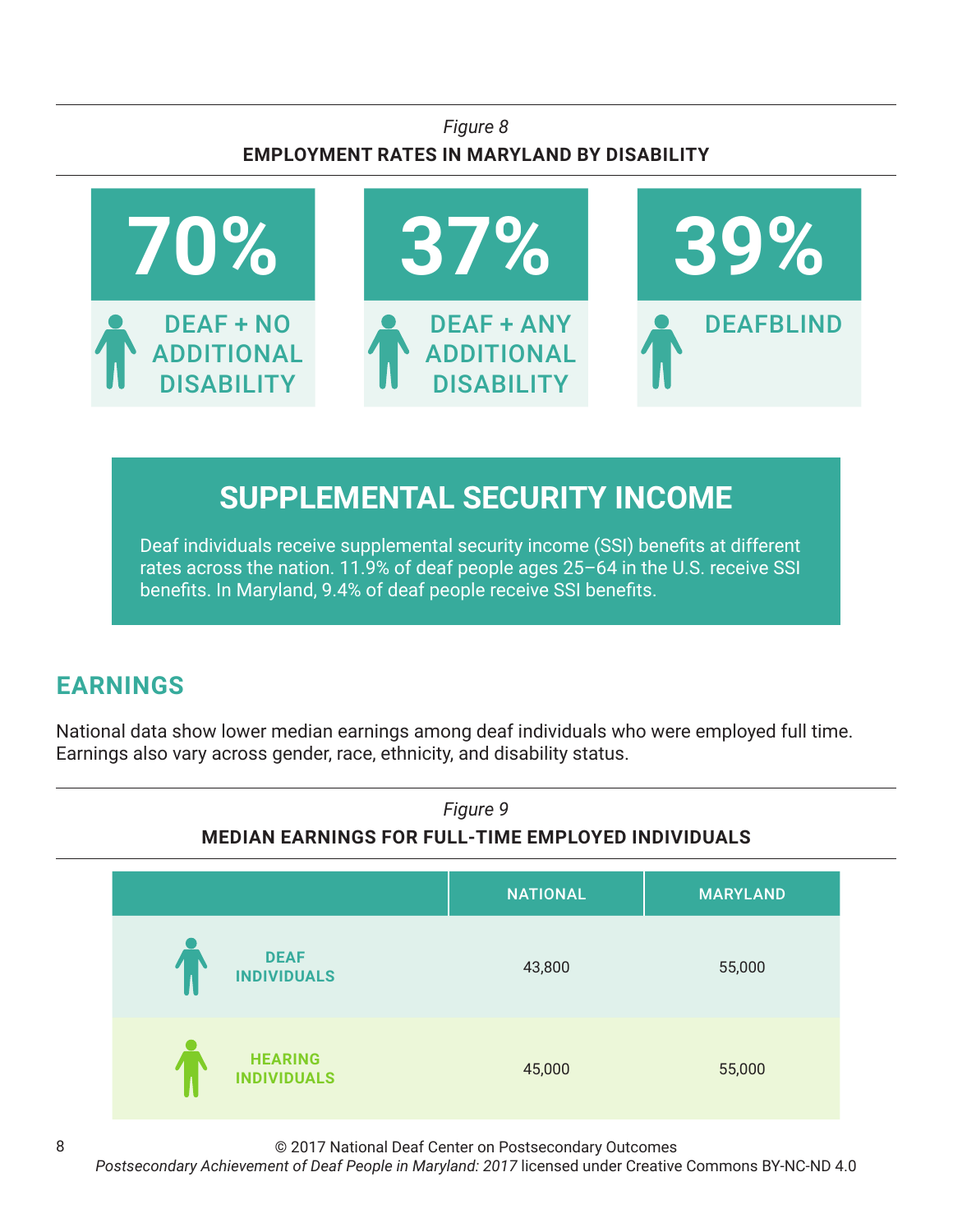*Figure 10*

### **MEDIAN EARNINGS FOR FULL-TIME EMPLOYED INDIVIDUALS IN MARYLAND BY GENDER**



*Figure 11*

**MEDIAN EARNINGS FOR FULL-TIME EMPLOYED INDIVIDUALS IN MARYLAND BY RACE AND ETHNICITY**



*Figure 12*

### **MEDIAN EARNINGS FOR FULL-TIME EMPLOYED INDIVIDUALS IN MARYLAND BY DISABILITY**



© 2017 National Deaf Center on Postsecondary Outcomes *Postsecondary Achievement of Deaf People in Maryland: 2017* licensed under Creative Commons BY-NC-ND 4.0